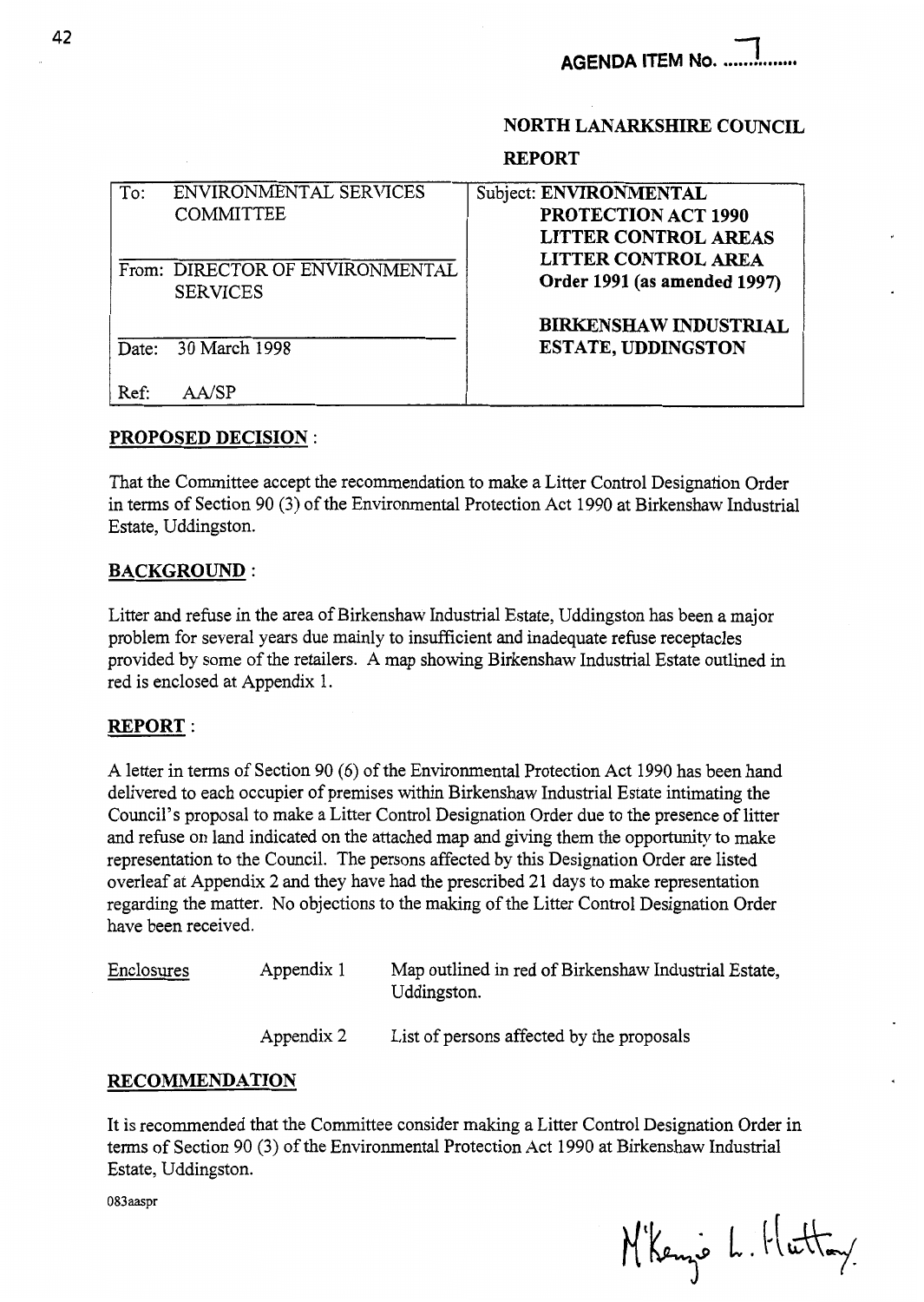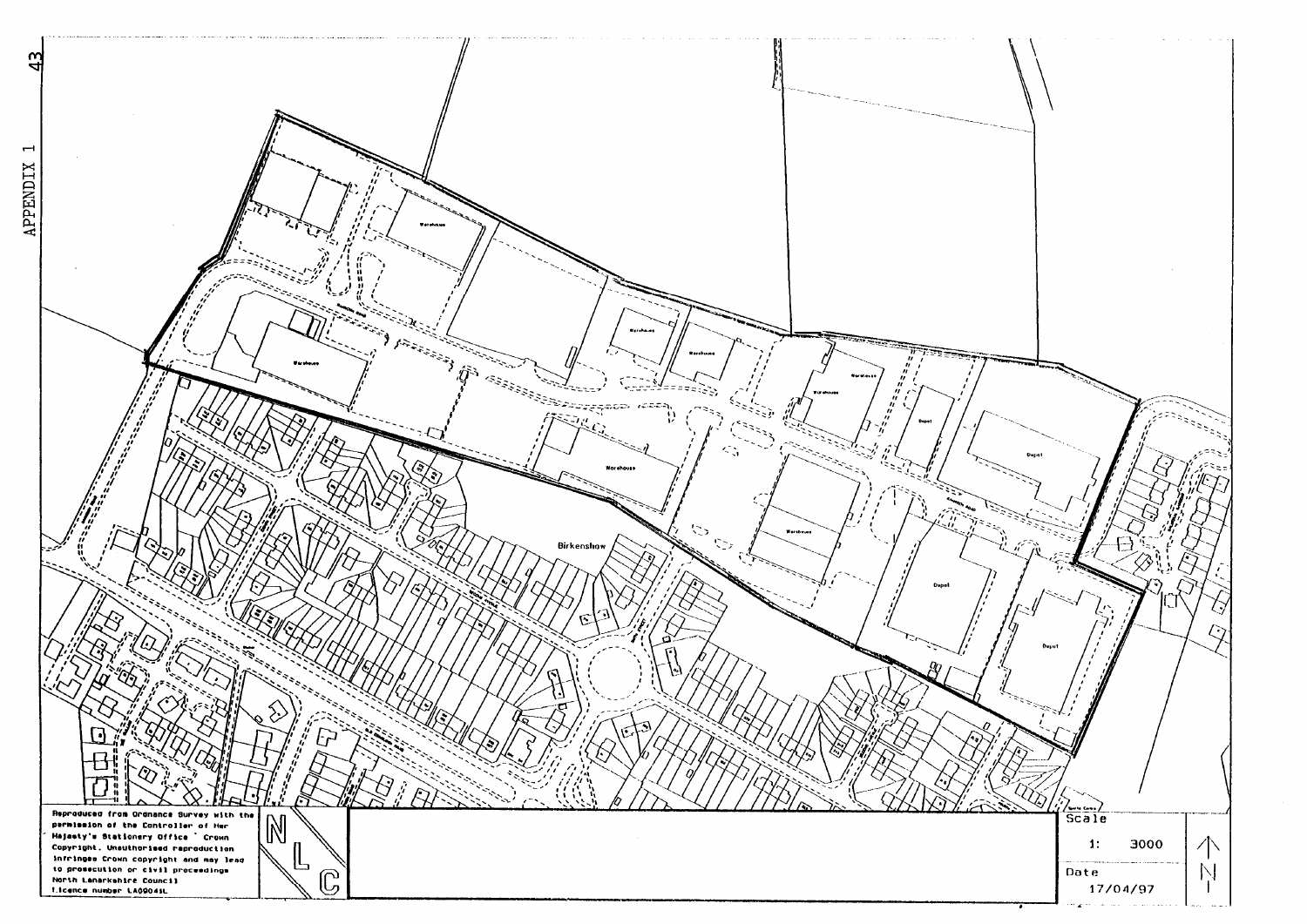Scottish Power Rannoch Road Birkenshaw Industrial Estate Birkenshaw UDDMGSTON

Comet Rannoch Road Birkernshaw Industrial Estate Birkenshaw UDDINGSTON

**Currys** Rannoch Road Birkenshaw Industrial Estate Birkenshaw UDDINGSTON

Poundstretchers Rannoch Road Birkenshaw Industrial Estate **Birkenshaw** UDDINGSTON '

Great Mills Rannoch Road Birkenshaw Industrial Estate **Birkenshaw** UDDINGSTON

Landmark Rannoch Road Birkenshaw Industrial Estate **Birkenshaw** UDDINGSTON

Marley Extrusions Ltd Rannoch Road Birkenshaw Industrial Estate Birkenshaw

cc. Scottish Power Retail Division Suite 501 Fleming House **2** Tryst Road CUMBERNAULD G67 1JW

cc. Comet Group Plc. George House George Street HULL **HI1 3AU** 

cc. Dixons Stores Group 46-50 Uxbridge Road Ealing LONDON w52su '

cc. Poundstretcher Hearn Fraser 241 St Vincent Street GLASGOW

cc. Great Mills (Retail) Ltd **RMC** House Paulton Bristol AVON **BSI8** 5SX

cc. Landmark Warehouse Ltd per Jones Lang Wooton 151 West George Street GLASGOW G2 2JJ

cc. Marley Extrusions Ltd Dickley Lane  $t$ <sub>c</sub>enham KENT

> per. Jones Lang & Wooton 151 West George Street GLASGOW

**I32AASPL** 

**Please address all correspondence to:- Mr G. Bryceland, Head of Protective Services, Environmental Services Department 453 Main Street, Coatbridge, ML5 3RS. Telephone no. (01236) 812401. Fax no. (01236) 440617**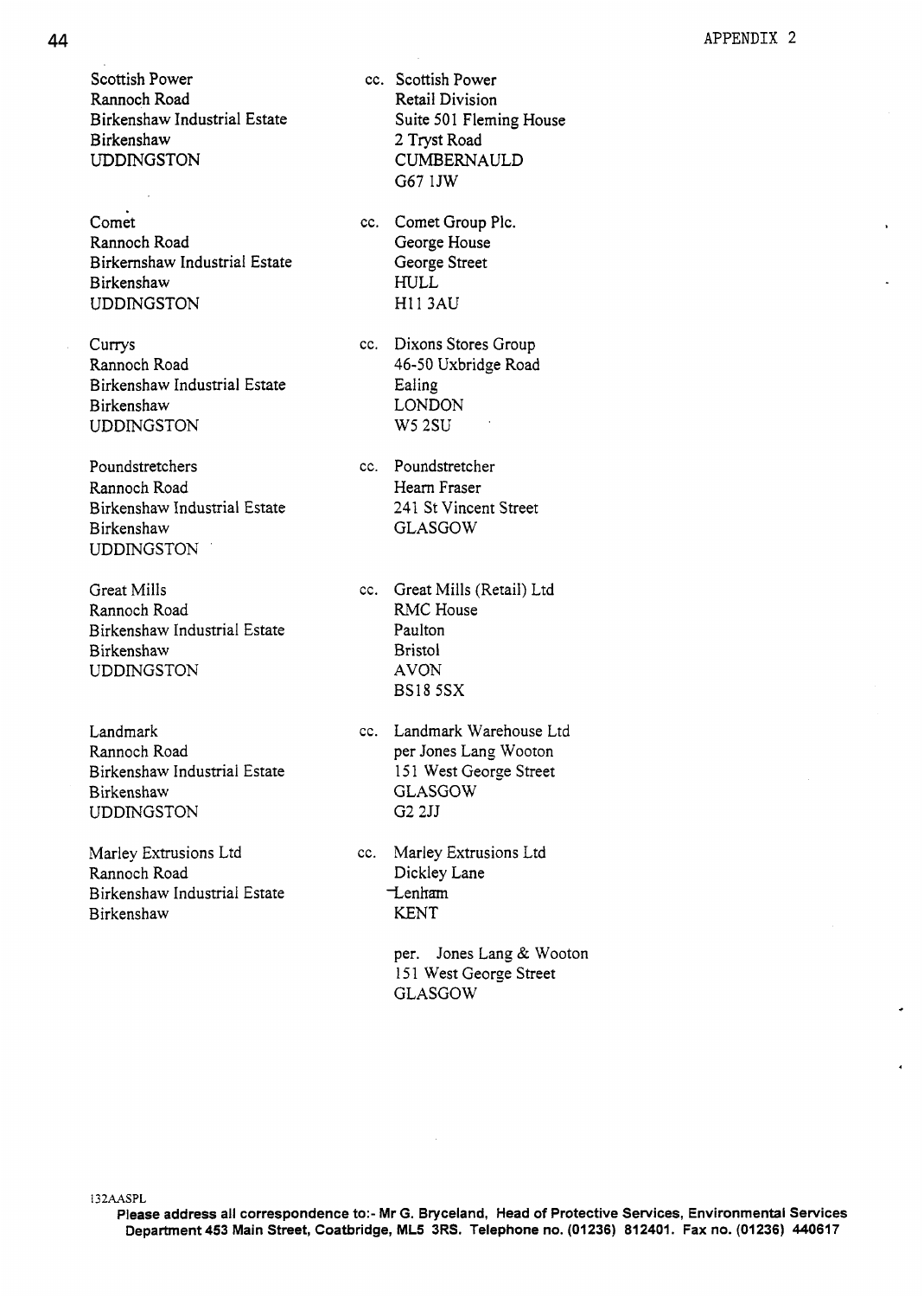Cape Furniture Rannoch Road Birkenshaw Industrial Estate Birkenshaw UDDINGSTON

Homebase Rannoch Road Birkenshaw Industrial Estate Birkenshaw UDDINGSTON

.

Reid Furniture Co. Ltd Rannoch Road Birkenshaw Industrial Estate **Birkenshaw** UDDINGSTON

Harveys Rannoch Road Birkenshaw Industrial Estate Birkenshaw UDDINGSTON

Textile World Rannoch Road Birkenshaw Industrial Estate **Birkenshaw** UDDINGSTON

Carpet Wise Rannoch road Birkenshaw Industrial Estate Birkenshaw UDDINGSTON

General George Carpets Rannoch Road Birkenshaw Industrial Estate Birkenshaw UDDINGSTON

Homestyle Rannoch Road Birkenshaw Industrial Estate Birkenshaw UDDINGSTON

Sterling Furnishings Rannoch Road Birkenshaw Industrial Estate **Birkenshaw** UDDINGSTON

- cc. Cape Furniture **94** Millenpark Street Kinning Park GLASGOW
- cc. Homebase Ltd Stanford House Stanford Street LONDON SE1 9LL

cc. Reid Group Plc. Edison Street Hillington Industrial Estate GLASGOW G52 4JW

cc. Harveys Furnishing Group Ltd Amberley House New Road Rainham ESSEX RM13 8CN

cc. R Terley Ltd T/A Textile World 226912275 London Road Mount Vernon GLASGOW

- cc. Carpetright Plc. Property Department Amberley House New Road RAINHAM ESSEX RM13 8QN
- cc. General George Carpets per. Scottish Mutual Assurance 109 St. Vincent Street -GLASGOW

cc. A. G. Stanley Victoria Mills Estate Macclesfield Road Holmes Chapel CREWE

cc. Sterling Warehouses Ltd Moss Road **Tillicoultry** CLACKMANNAN FK13 6NS

**I32AASPL** 

**Please address all correspondence to:- Mr G. Bryceland, Head** *of* **Protective Services, Environmental Services Department453 Main Street, Coatbridge, ML5 3RS. Telephone no. (01236) 812401. Fax no. (01236) 440617**